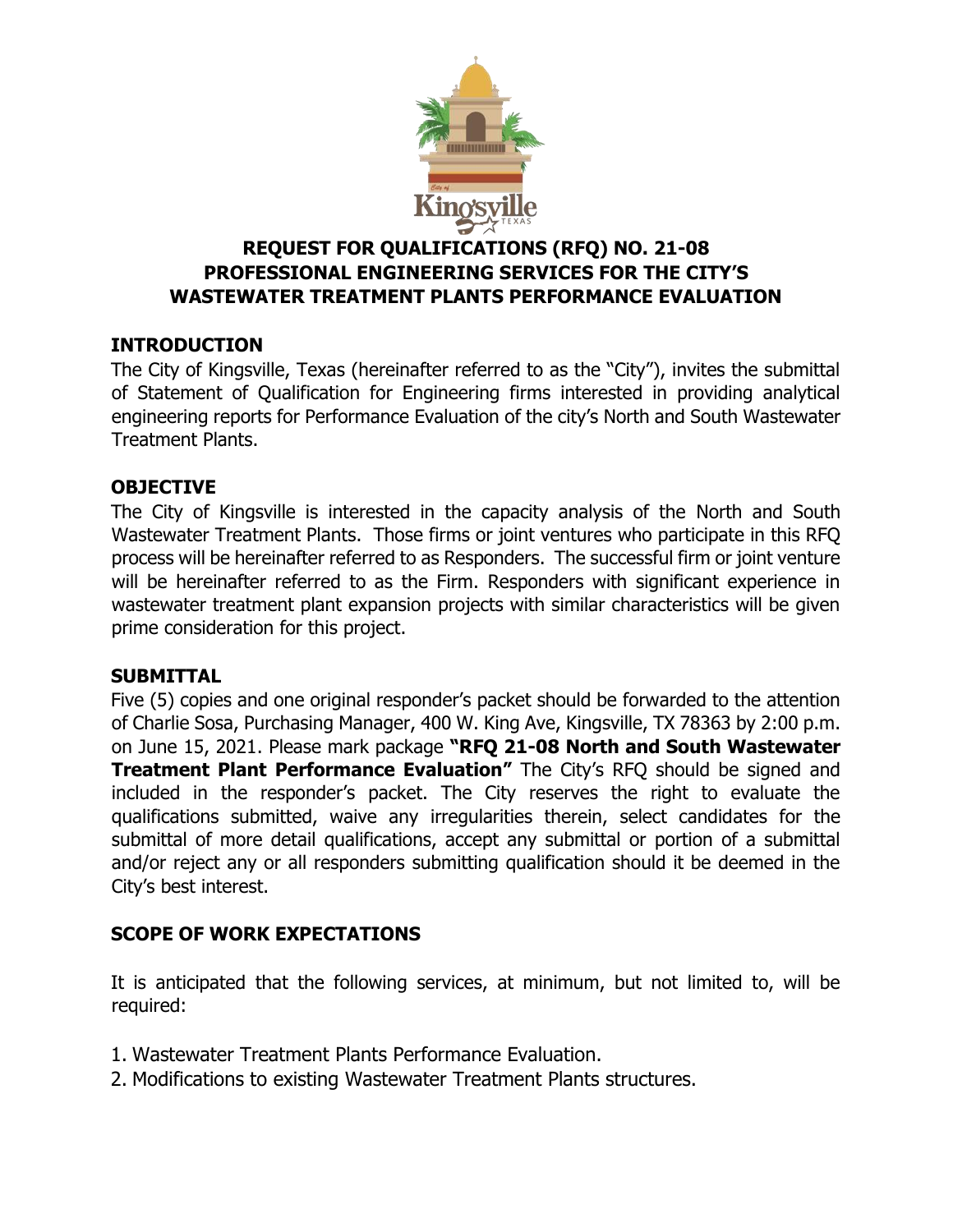- 3. Equipment upgrades and other improvements.
- 4. Increase plant capacity within TCEQ regulations.
- 5. Final Reports and Recommendations.
- 6. Include funding options.
- 7. Other Special Services

Once the top ranked firm is determined, pricing will be negotiated. Prior to issuing Notice to Proceed the Firm will need to sign a contract issued by the City. At any time should the top ranked responder be excused or contract terminated the City reserves the right to open discussions with the next ranked responder. This will continue until a firm is found that meets the needs of the City.

### **FORMAT REQUIREMENTS**

RFQ's will be reviewed and scored by members of the City of Kingsville Management Team and committee members. The top 3 qualified firms will be asked to visit the City of Kingsville for an interview to discuss planning and/or challenges. The RFQ response outside cover and/or first page shall contain the responders firm name, all contact information, business address and stamp designating either original or copy.

At a minimum, responder's response must contain the following information:

- A. **Responder's Experience and Qualifications:** The responders must demonstrate a strong established working relationship with all firms they are proposing to utilize on this project. Must show experience with similar projects and proven working relations with other government entities. Responder's capacity to perform with key personnel and organization chart.
- B. **Sample Report:** Samples of wastewater treatment plant evaluation reports which were recently completed by your firm.
- C. **Management of Project:** Responder's proposal shall include a proposed responsibility, coordination and schedules.
- D. **Evaluation Criteria -** The award of this contract shall be made to the responsible Respondent whose qualifications and proposal are determined to provide the best value for the City based on the published selection criteria below and its ranking evaluations.
- E. Submitted qualifications and proposal information will be ranked according to the following criteria: